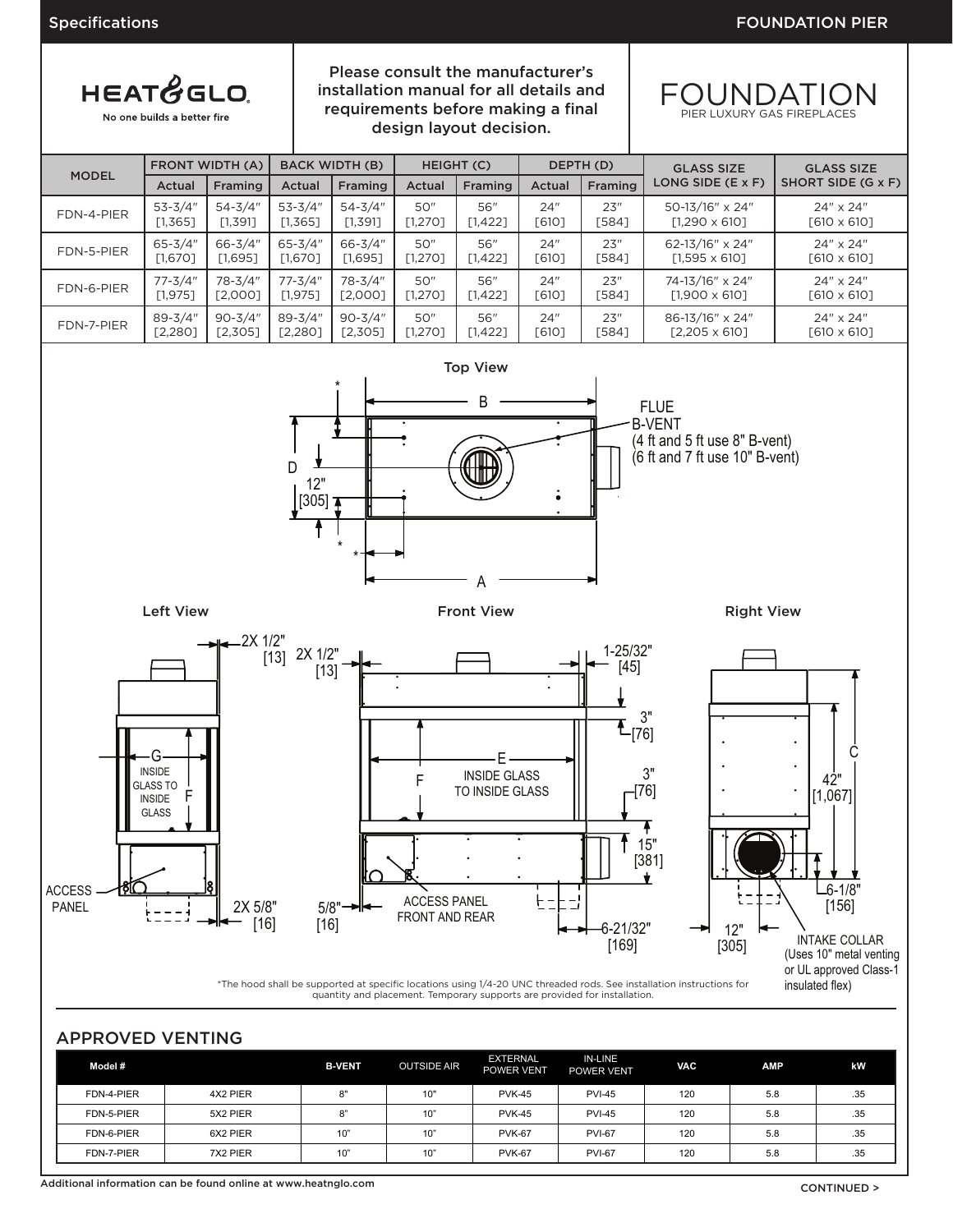## FRAMING DIMENSIONS